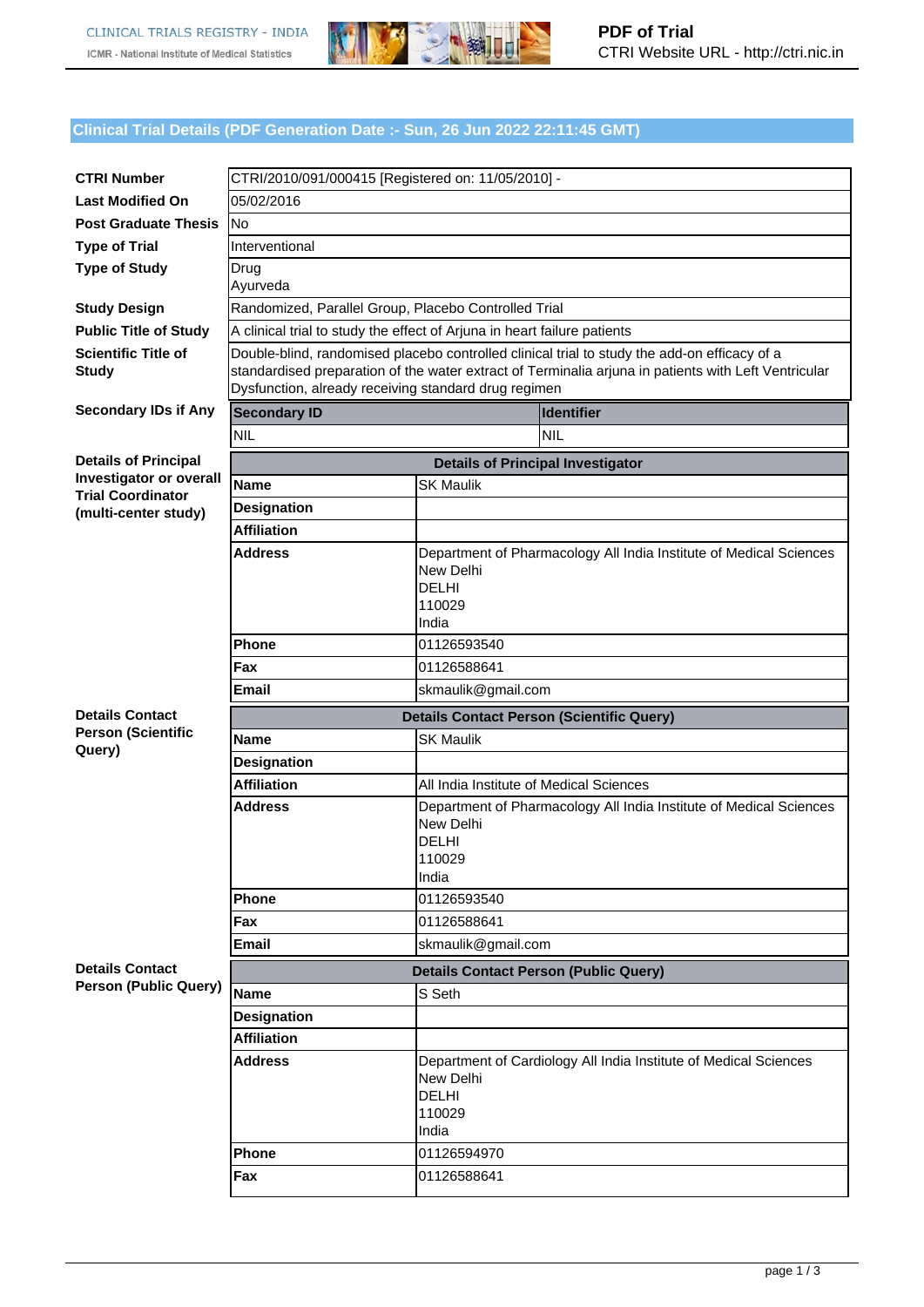

|                                                       | <b>Email</b><br>drsandeepseth@hotmail.com                                                                                                                                                                                                                                                                                                                                                                                                                                                                                                                     |                                                                          |                                                                          |                                                                                                                                           |                                                                      |                                                               |  |  |
|-------------------------------------------------------|---------------------------------------------------------------------------------------------------------------------------------------------------------------------------------------------------------------------------------------------------------------------------------------------------------------------------------------------------------------------------------------------------------------------------------------------------------------------------------------------------------------------------------------------------------------|--------------------------------------------------------------------------|--------------------------------------------------------------------------|-------------------------------------------------------------------------------------------------------------------------------------------|----------------------------------------------------------------------|---------------------------------------------------------------|--|--|
| Source of Monetary or                                 | <b>Source of Monetary or Material Support</b>                                                                                                                                                                                                                                                                                                                                                                                                                                                                                                                 |                                                                          |                                                                          |                                                                                                                                           |                                                                      |                                                               |  |  |
| <b>Material Support</b>                               | > Department of Biotechnology, Government of India                                                                                                                                                                                                                                                                                                                                                                                                                                                                                                            |                                                                          |                                                                          |                                                                                                                                           |                                                                      |                                                               |  |  |
| <b>Primary Sponsor</b>                                | <b>Primary Sponsor Details</b>                                                                                                                                                                                                                                                                                                                                                                                                                                                                                                                                |                                                                          |                                                                          |                                                                                                                                           |                                                                      |                                                               |  |  |
|                                                       | Name                                                                                                                                                                                                                                                                                                                                                                                                                                                                                                                                                          |                                                                          | Department of Biotechnology Government of India                          |                                                                                                                                           |                                                                      |                                                               |  |  |
|                                                       | <b>Address</b>                                                                                                                                                                                                                                                                                                                                                                                                                                                                                                                                                |                                                                          |                                                                          | CGO Complex, Lodhi Road, New Delhi                                                                                                        |                                                                      |                                                               |  |  |
|                                                       | <b>Type of Sponsor</b>                                                                                                                                                                                                                                                                                                                                                                                                                                                                                                                                        |                                                                          | Government funding agency                                                |                                                                                                                                           |                                                                      |                                                               |  |  |
| <b>Details of Secondary</b>                           | Name                                                                                                                                                                                                                                                                                                                                                                                                                                                                                                                                                          |                                                                          |                                                                          | <b>Address</b>                                                                                                                            |                                                                      |                                                               |  |  |
| <b>Sponsor</b>                                        | Department of Pharmacology AIIMS                                                                                                                                                                                                                                                                                                                                                                                                                                                                                                                              |                                                                          |                                                                          |                                                                                                                                           |                                                                      |                                                               |  |  |
| <b>Countries of</b>                                   | <b>List of Countries</b>                                                                                                                                                                                                                                                                                                                                                                                                                                                                                                                                      |                                                                          |                                                                          |                                                                                                                                           |                                                                      |                                                               |  |  |
| <b>Recruitment</b>                                    | India                                                                                                                                                                                                                                                                                                                                                                                                                                                                                                                                                         |                                                                          |                                                                          |                                                                                                                                           |                                                                      |                                                               |  |  |
| <b>Sites of Study</b>                                 | <b>Name of Principal</b><br>Investigator                                                                                                                                                                                                                                                                                                                                                                                                                                                                                                                      | <b>Name of Site</b><br>All India Institute of<br><b>Medical Sciences</b> |                                                                          | <b>Site Address</b>                                                                                                                       |                                                                      | <b>Phone/Fax/Email</b>                                        |  |  |
|                                                       | S Seth                                                                                                                                                                                                                                                                                                                                                                                                                                                                                                                                                        |                                                                          |                                                                          | Ansari Nagar,-110029<br>New Delhi<br><b>DELHI</b>                                                                                         |                                                                      | 01126584970<br>01126588641<br>sdrsandeepseth@hotm<br>lail.com |  |  |
| <b>Details of Ethics</b><br><b>Committee</b>          | <b>Name of Committee</b>                                                                                                                                                                                                                                                                                                                                                                                                                                                                                                                                      | <b>Approval Status</b><br>Approved                                       |                                                                          | <b>Date of Approval</b>                                                                                                                   |                                                                      | <b>Is Independent Ethics</b><br><b>Committee?</b>             |  |  |
|                                                       | <b>Institute Ethics</b><br>Committee, AIIMS                                                                                                                                                                                                                                                                                                                                                                                                                                                                                                                   |                                                                          |                                                                          | No Date Specified                                                                                                                         |                                                                      | Not Available                                                 |  |  |
| <b>Regulatory Clearance</b>                           | <b>Status</b>                                                                                                                                                                                                                                                                                                                                                                                                                                                                                                                                                 |                                                                          |                                                                          | <b>Date</b>                                                                                                                               |                                                                      |                                                               |  |  |
| <b>Status from DCGI</b>                               | Not Applicable                                                                                                                                                                                                                                                                                                                                                                                                                                                                                                                                                |                                                                          |                                                                          | No Date Specified                                                                                                                         |                                                                      |                                                               |  |  |
| <b>Health Condition /</b>                             | <b>Health Type</b>                                                                                                                                                                                                                                                                                                                                                                                                                                                                                                                                            |                                                                          |                                                                          | <b>Condition</b>                                                                                                                          |                                                                      |                                                               |  |  |
| <b>Problems Studied</b>                               |                                                                                                                                                                                                                                                                                                                                                                                                                                                                                                                                                               |                                                                          |                                                                          |                                                                                                                                           | Patients with chronic stable heart failure (Class II<br>with EF<40%) |                                                               |  |  |
| Intervention /                                        | <b>Type</b>                                                                                                                                                                                                                                                                                                                                                                                                                                                                                                                                                   |                                                                          | <b>Name</b>                                                              | <b>Details</b>                                                                                                                            |                                                                      |                                                               |  |  |
| <b>Comparator Agent</b>                               | Intervention                                                                                                                                                                                                                                                                                                                                                                                                                                                                                                                                                  |                                                                          | Standardised water extract of<br>the bark powder of Terminalia<br>arjuna |                                                                                                                                           | 750mg BID for 12 weeks                                               |                                                               |  |  |
|                                                       | <b>Comparator Agent</b>                                                                                                                                                                                                                                                                                                                                                                                                                                                                                                                                       |                                                                          | PLACEBO                                                                  |                                                                                                                                           | One Capsule BID for 12 weeks                                         |                                                               |  |  |
| <b>Inclusion Criteria</b>                             |                                                                                                                                                                                                                                                                                                                                                                                                                                                                                                                                                               |                                                                          |                                                                          | <b>Inclusion Criteria</b>                                                                                                                 |                                                                      |                                                               |  |  |
|                                                       | <b>Age From</b>                                                                                                                                                                                                                                                                                                                                                                                                                                                                                                                                               |                                                                          |                                                                          |                                                                                                                                           |                                                                      |                                                               |  |  |
|                                                       | Age To                                                                                                                                                                                                                                                                                                                                                                                                                                                                                                                                                        |                                                                          |                                                                          |                                                                                                                                           |                                                                      |                                                               |  |  |
|                                                       | Gender                                                                                                                                                                                                                                                                                                                                                                                                                                                                                                                                                        |                                                                          |                                                                          |                                                                                                                                           |                                                                      |                                                               |  |  |
|                                                       | <b>Details</b><br>less than 40 %.                                                                                                                                                                                                                                                                                                                                                                                                                                                                                                                             |                                                                          |                                                                          | Patients (18 years and above) with chronic stable heart failure<br>(stable for three months) with a left ventricular ejection fraction of |                                                                      |                                                               |  |  |
| <b>Exclusion Criteria</b>                             | <b>Exclusion Criteria</b>                                                                                                                                                                                                                                                                                                                                                                                                                                                                                                                                     |                                                                          |                                                                          |                                                                                                                                           |                                                                      |                                                               |  |  |
|                                                       | <b>Details</b><br>1. History of MI or unstable angina within the last 4 weeks. 2.<br>Revascularisation procedures (CABG OR PTCA) done in the past 3<br>months. 3. Planned for revascularisation in the next three months. 4.<br>Recent stroke or TIA. 5. Uncontrolled hypertension (should be<br>controlled before inclusion) 6. Pregnancy. 7. Other major organ<br>dysfunction. 8. Primary valvular heart disease. 9. Evidence<br>suggestive of ongoing or resolving carditis. 10. Evidence of<br>coarctation of aorta or aortoarteritis. 11. Hypothyroidism |                                                                          |                                                                          |                                                                                                                                           |                                                                      |                                                               |  |  |
| <b>Method of Generating</b><br><b>Random Sequence</b> | Computer generated randomization                                                                                                                                                                                                                                                                                                                                                                                                                                                                                                                              |                                                                          |                                                                          |                                                                                                                                           |                                                                      |                                                               |  |  |